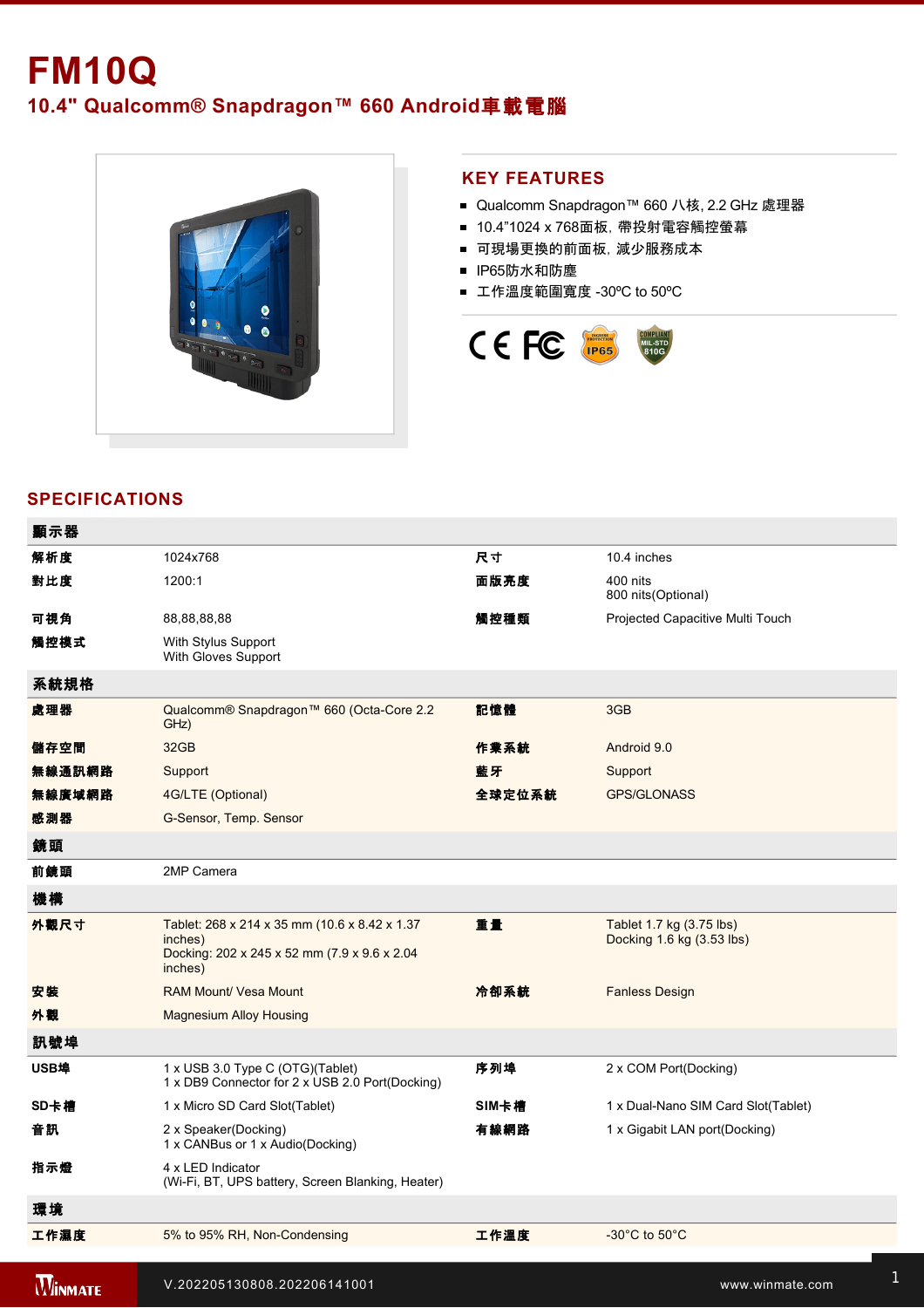| 儲存溫度                    | $-30^{\circ}$ C to 60 $^{\circ}$ C                                                                                                                                                                                                                                                                   | 衝擊     | MIL-STD-810G Method 516.6 Procedure I                                                                                                                                                                                                                                    |
|-------------------------|------------------------------------------------------------------------------------------------------------------------------------------------------------------------------------------------------------------------------------------------------------------------------------------------------|--------|--------------------------------------------------------------------------------------------------------------------------------------------------------------------------------------------------------------------------------------------------------------------------|
| 振動                      | MIL-STD-810G Method 514.6 Procedure I                                                                                                                                                                                                                                                                | IP防水等級 | IP65 Certified, Waterproof and Dustproof                                                                                                                                                                                                                                 |
| 衝擊                      | Support EN62262 IK07 Rating                                                                                                                                                                                                                                                                          | 靜電防護   | Compliant with EN 61000-4-2,<br>Enhanced ESD to ±8kV Direct & ±15kV Air                                                                                                                                                                                                  |
| 認證                      |                                                                                                                                                                                                                                                                                                      |        |                                                                                                                                                                                                                                                                          |
| 認證                      | CE, FCC                                                                                                                                                                                                                                                                                              |        |                                                                                                                                                                                                                                                                          |
| 控制                      |                                                                                                                                                                                                                                                                                                      |        |                                                                                                                                                                                                                                                                          |
| 按鈕                      | 1 x Power Button, 6 x Function Button<br>(Programmable Function Key Configured by<br>Winset)                                                                                                                                                                                                         |        |                                                                                                                                                                                                                                                                          |
| 電源                      |                                                                                                                                                                                                                                                                                                      |        |                                                                                                                                                                                                                                                                          |
| 電池                      | 7.6V UPS Battery (2S1P)<br>Minimum 30 minutes                                                                                                                                                                                                                                                        | 電源規格   | Docking: 10V-60V with ignition control                                                                                                                                                                                                                                   |
|                         |                                                                                                                                                                                                                                                                                                      |        | Tablet: 12V DC In                                                                                                                                                                                                                                                        |
| 安全性                     |                                                                                                                                                                                                                                                                                                      |        |                                                                                                                                                                                                                                                                          |
| <b>SOTI MobiControl</b> | <b>SOTI MobiControl Compliance</b>                                                                                                                                                                                                                                                                   |        |                                                                                                                                                                                                                                                                          |
| 配件                      |                                                                                                                                                                                                                                                                                                      |        |                                                                                                                                                                                                                                                                          |
| 配件                      | 5M Power Cable with Fuse Kit<br>0.3M USB Cable<br>0.15M Power Converter Cable<br>DC Jack Power Cable<br>84W Adapter with power cable<br>Cable Clamp Kit<br>Wi-Fi Antenna x 2<br><b>Quick Start Guide</b><br><b>External Antenna Fixing Bracket</b><br>Dock + Latch Locking Key<br>Stylus Kit + Screw | 配件選配   | 1.8M RS232 Cable<br>0.3M Audio Cable<br>1.8M CAN BUS Cable<br>1.8M CAN BUS Open Wire Cable<br>2M IP65 LAN Cable<br>GPS & LTE 2M Combo Antenna(VM240)<br>GPS & LTE 5M Combo Antenna (VM9C)<br>Magnetic Combo Antenna (VM10S)<br><b>WWN Antenna</b><br><b>HDMI</b> Adapter |

#### **DIMENSIONS**  UNIT:MM



2. CANBus and audio are mutually exclusive.